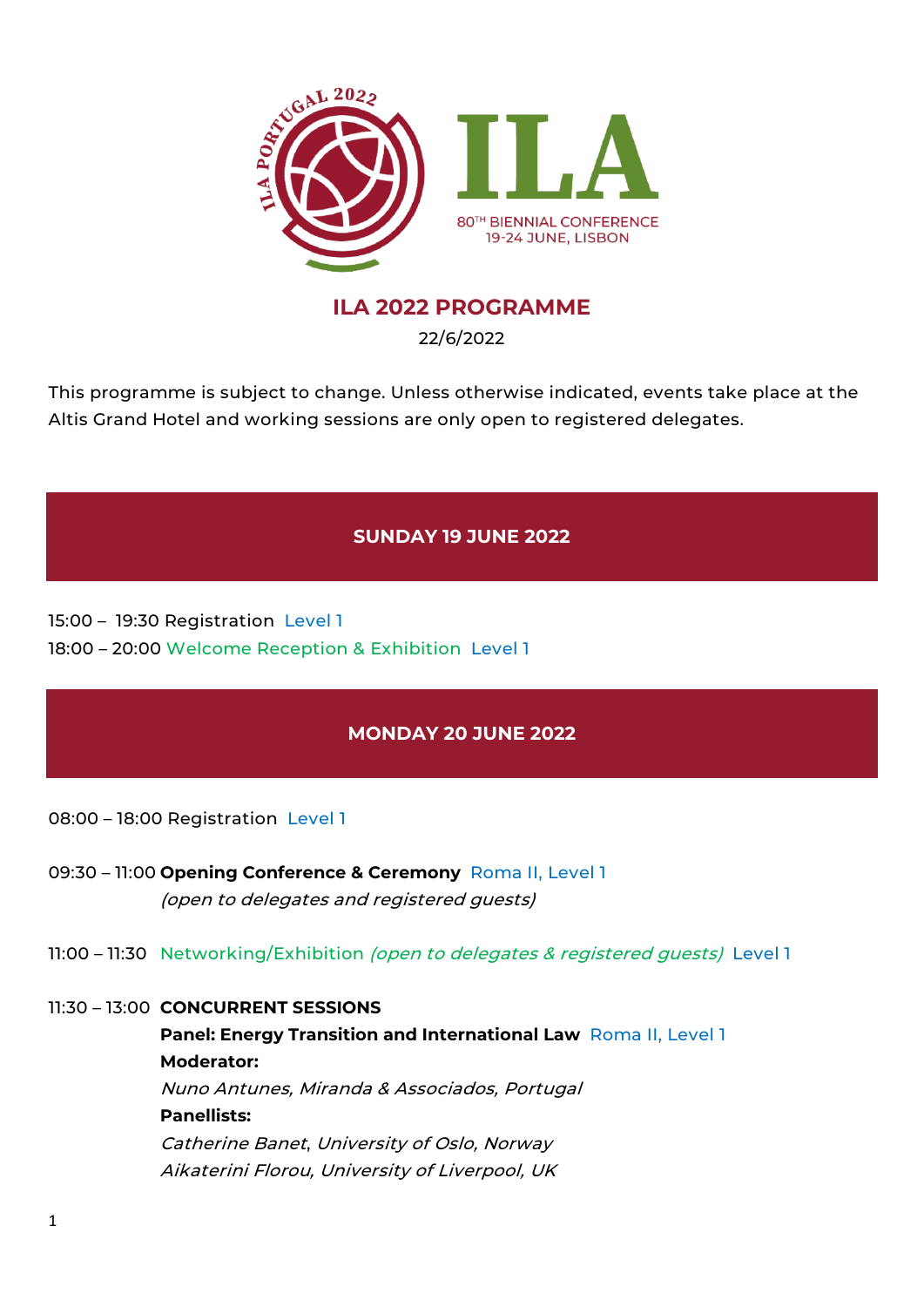Vincent López-Ibor Mayor. European Federation of Energy Law Associations, Spain

Tibisay Morgandi, Lecturer in International Energy and Natural Resources Law, School of Law, Queen Mary University of London, UK

**Committee: Human Rights in Times of Emergency** *(closed)* **Roma I, Level 1</u>** 

**Committee: International Law & Sea-Level Rise** Bruxelas, Level 0 Chair: Antonios Tzanakopoulos, University of Oxford, UK

**Committee: International Tax Law** (closed) Milão I, Level 1

13:00 – 14:30 Conference Lunch (ticket price: €35) Rio de Janeiro Restaurant, Level 2

### 14:30 – 16:00 **CONCURRENT SESSIONS**

**Panel: International Investment and Arbitration** Roma II, Level 1 **Moderator:** Dário Moura Vicente, University of Lisbon, Portugal **Panellists:** Bernardo Cremades, B. Cremades y Associados. Spain Tiago Duarte, Catholic University of Portugal August Reinisch, University of Vienna, Austria

# **Young Scholars: Future Generations and International Law Roma I, Level 1 Moderator:**

Manuel Almeida Ribeiro, University of Lisbon, Portugal **Panellists:** Abdullah-Al Arif, Yokohama City University, Japan Ahmed Kamal Badr, Max Planck Foundation for International Peace and Rule of Law, Germany Agata Kleczkowska, Institute of Law Studies of the Polish Academy of Sciences, Poland Anna Panarella, University of Turin, Italy Otto Spijkers, Wuhan University, China

**Committee: International Law & Sea-Level Rise** (closed) Milão I, Level 1

16:00 – 16:30 Networking/Exhibition Level 1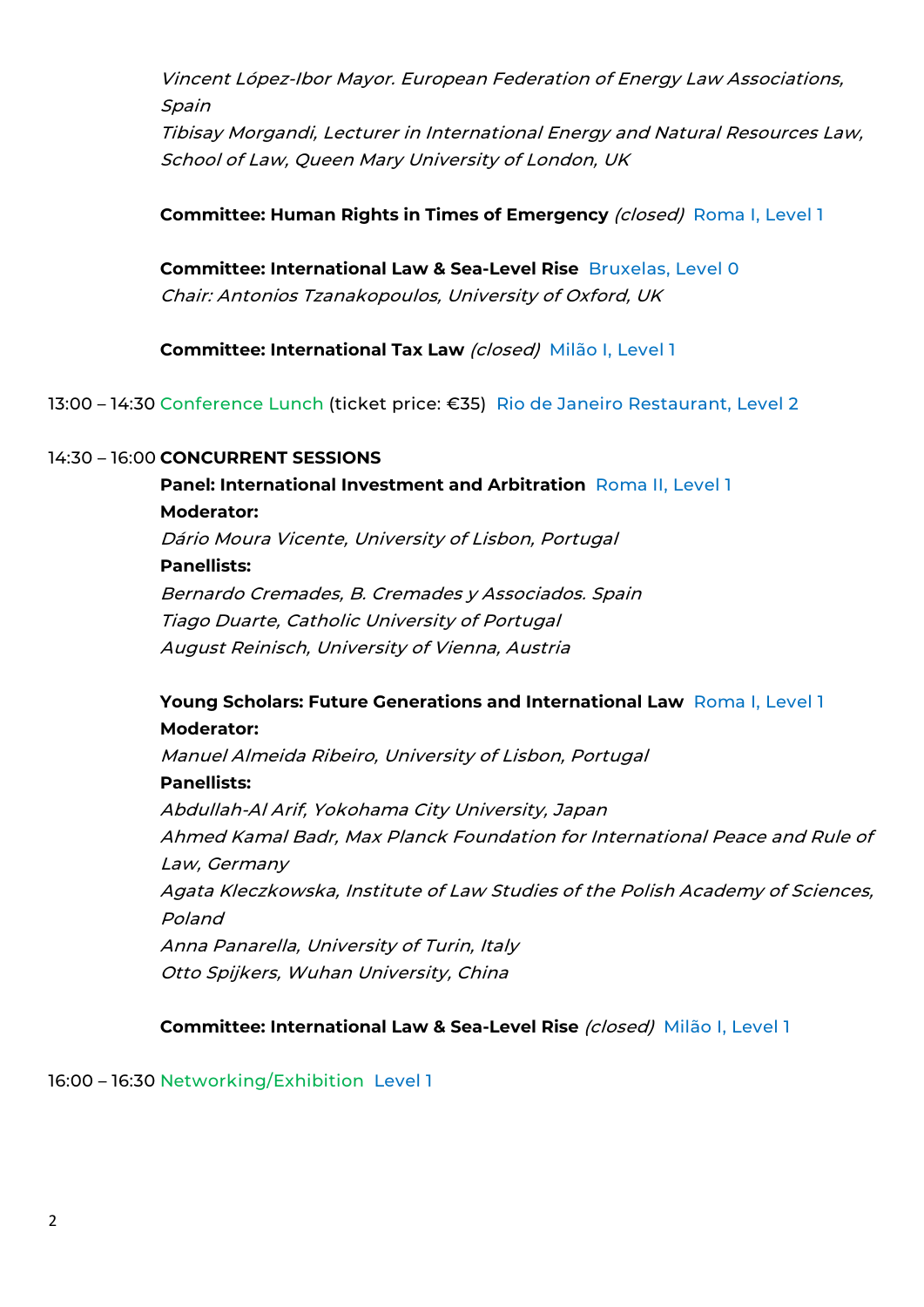### 16:30 – 18:00 **CONCURRENT SESSIONS**

# **Panel: The Law on the Use of Force: Recent Developments** Roma II, Level 1 **Moderator:**

Sir Michael Wood, Twenty Essex Chambers, UK **Panellists:** Tom Ruys, Ghent University, Belgium Attila M. Tanzi, University of Bologna, Italy Erika de Wet, University of Graz, Austria

# **Young Scholars: New Technologies and International Law** Roma I, Level 1 **Moderator:**

Fernando Loureiro Bastos, University of Lisbon, Portugal **Panellists:** Carlotta Ceretelli, University of Padova, Italy Ayse Ozge Erceis, University Paris Panthéon-Assas, France András Hars, Ludovika University of Public Service, Hungary Alessandro Stiano, University of Naples Federico II, Italy

**Committee: Rule of Law & International Investment Law** Bruxelas, Level 0 Chair: Franck Latty, President, ILA French Branch, France

**Committee: Protection of Privacy in Private International & Procedural Law** Milão I, Level 1 Chair: Christopher Ward, St James Hall Chambers, Australia

19:00 – 20:00 Hosted Reception by the Ministry of Foreign Affairs This is a ticketed event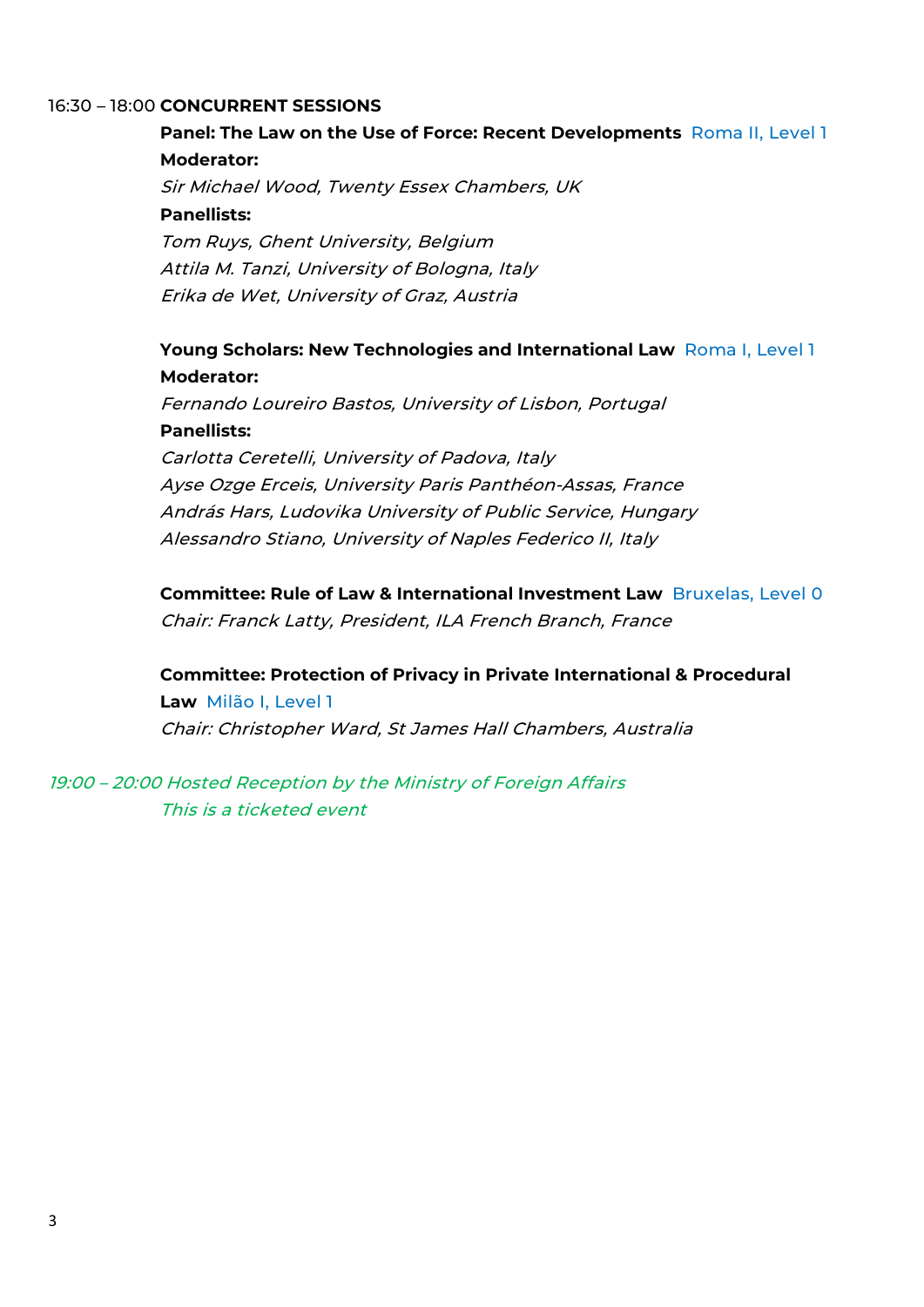# **TUESDAY 21 JUNE 2022**

#### 08:30 – 18:00 Registration Level 1

#### 09:30 – 11:00 **CONCURRENT SESSIONS**

**Panel: Global Health Law in a Deteriorating Environment** Roma II, Level 1 **Co-Moderators:** Frederick M Abbott, Florida State University College of Law, USA Brigit Toebes, Groningen Centre for Health Law, The Netherlands **Panellists:** Gregory Messenger, University of Bristol, UK Maya Prabhu, Yale Law School, / Yale School of Medicine, USA

Elsa Tsioumani, University of Trento, Italy Anita Yadav, University of Delhi, India

# **Committee: Human Rights in Times of Emergency** Roma I, Level 1 Chair: Jennifer Tridgell, UN Special Rapporteur on Freedom of Religion or Belief (External Office), Australia

## **Committee: International Tax Law** Bruxelas, Level 0

Chair: Marcel Brus, University of Groningen, The Netherlands

#### **Committee: Use of Force - Military Assistance on Request** (closed) Milão I,Level 1

#### 11:00 – 11:30 Networking/Exhibition Level 1

#### 11:30 – 13:00 **CONCURRENT SESSIONS**

# **Panel: Migration – Human Flows: Towards a New Normal?** Roma II, Level 1 **Moderator:** Maria Gavouneli, National and Kapodistrian University of Athens, Greece

**Panellists:**

Thibaut Fleury Graff, Paris-Saclay University, France Ana Rita Gil, University of Lisbon, Portugal Eva Tzavala, Greek National Commission for Human Rights. Greece / Chair, Working Group on Asylum & Migration, European Network of National Human Rights Institutions - ENNHRI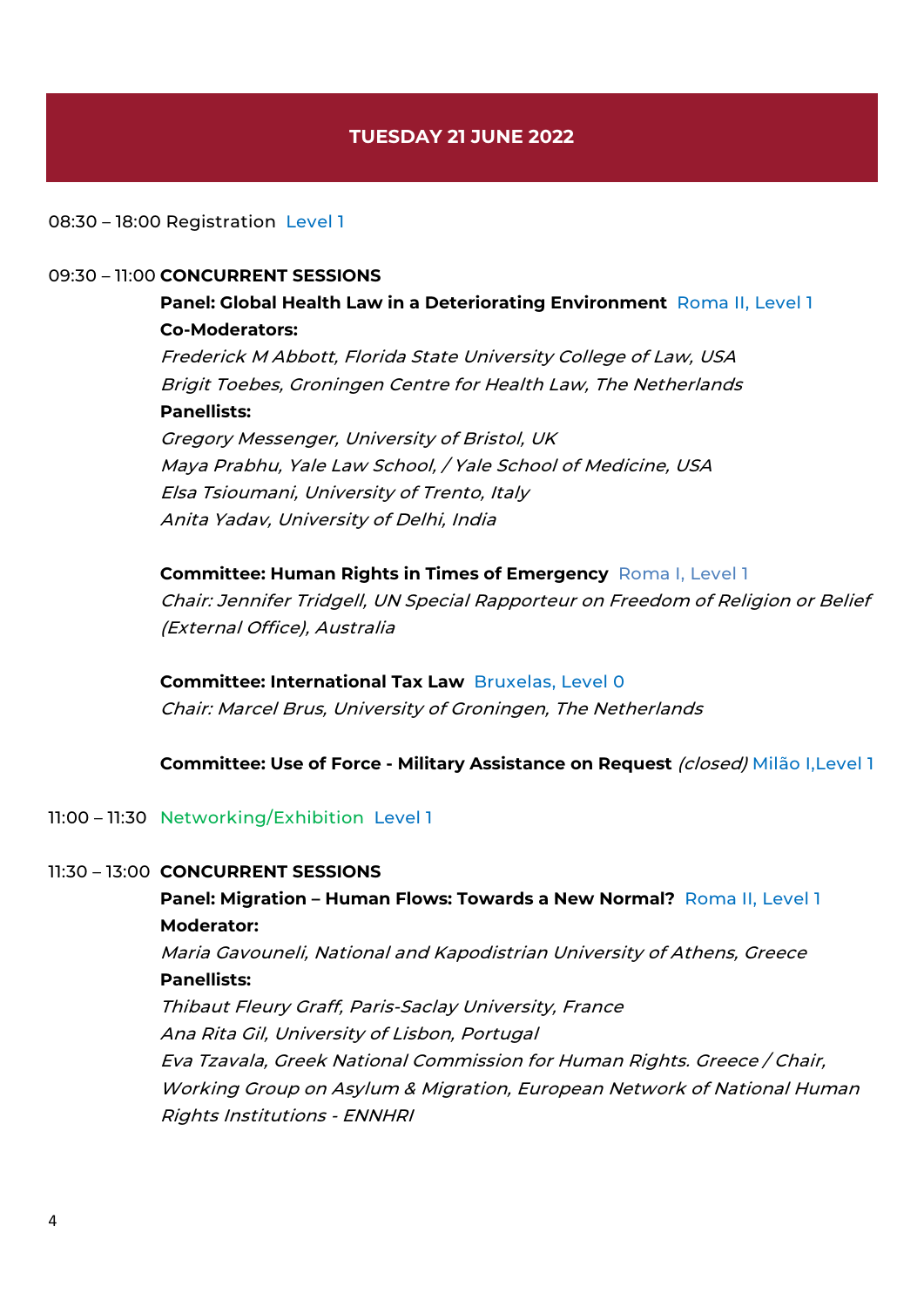**Panel: Rule of Law as a Common Good** Roma I, Level 1 **Moderator:** Paulo Pinto de Alburquerque, Catholic University of Portugal **Panellists:** Efstratios Georgilas, G.H. Law Chambers, Greece Joanna Gomula, Lauterpacht Centre for International Law, UK

**Committee: Global Health Law** Bruxelas, Level 0 Chair: Leila Sadat, Washington University School of Law, USA

**Committee: Participation in Global Cultural Heritage Governance** (closed) Milão I, Level 1

13:00 – 14:30 Conference Lunch (ticket price: €35) Rio de Janeiro Restaurant, Level 2

#### 1330 – 1430 **Roundtable Discussion on Issues Relating to the Conflict in Ukraine**

Roma II, Level 1

### **Moderator:**

Christine Chinkin, ILA Executive Chair, UK **Panellists:** Erika de Wet, University of Graz, Austria Damilola Olawuyi, Hamad Bin Khalifa University, Qatar Katja Karjalainen, University of Eastern Finland, Finland Agata Kleczkowska, Polish Academy of Sciences, Poland Sean Murphy, George Washington University Law School, USA

14:00 – 16:00 **Committee: International Migration & International Law** (closed)

Bruxelas, Level 0

#### 14:30 – 16:00 **CONCURRENT SESSIONS**

**Panel: Developments in Atrocity Prevention, Investigation and Prosecution**

Roma II, Level 1

#### **Moderator:**

Leila Sadat, Washington University School of Law, USA **Panellists:** Aua Baldé, Catholic University of Portugal Olympia Bekou, University of Nottingham, UK Sean Murphy, Washington University School of Law, USA Milena Sterio, Cleveland-Marshall College of Law, USA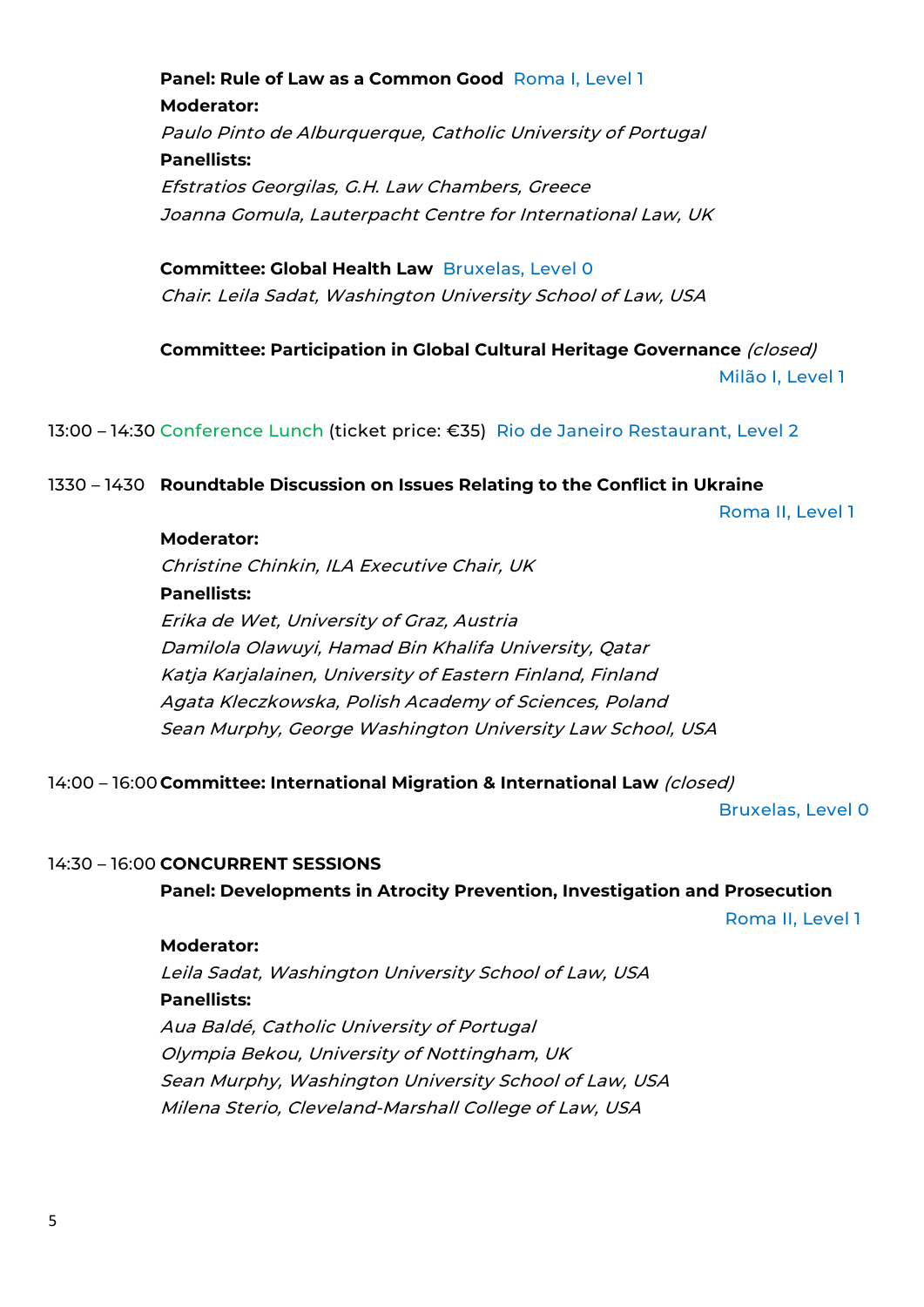## **Panel: Participation of Local Communities in Cultural Heritage Governance**

Roma I, Level 1

**Moderator:**

Fernando Loureiro Bastos, University of Lisbon, Portugal **Panellists:** Patricia Conlan, University of Limerick, Ireland Andrzej Jakubowski, University of Opole, Poland Lucas Lixinski, UNSW Sydney, Australia

**Committee: Protection of Privacy in Private International & Procedural Law**  (closed) Milão I, Level 1

16:00 – 16:30 Networking/Exhibition Level 1

### 16:30 – 18:00 **CONCURRENT SESSIONS**

**Panel: Current Issues on Business and Human Rights Roma II, Level 1 Sponsored by Morais Leitão**

### **Moderator:**

Catherine Kessedjian, University Paris Panthéon-Assas, France **Panellists:** Claire Bright, Nova Law School, Portugal Franck Latty, President, ILA French Branch, France Carmen Márquez Carrasco, University of Sevilla, Spain João Tiago Silveira, Morais Leitão, Portugal

## **Young Scholars: New Technologies and International Law** Roma I, Level 1 **Moderator:**

Fernando Loureiro Bastos, University of Lisbon, Portugal **Panellists:** Maher Abdelaziz, Sorbonne School of Law, France Christine Carpenter, Dechert LLP, USA Katja Grunfeld, University of Cologne, Germany Merryl Lawry-White, Debevoise & Plimpton, UK Elsa Tsioumani, University of Trento School of International Studies, Italy

**Committee: Rule of Law & International Investment Law** (closed)

Bruxelas, Level 0

**Committee: Use of Force - Military Assistance on Request** Milão I, Level 1 Chair: Rainer Hofmann, Goethe University, Germany

Evening: Embassies' Receptions (please contact your Embassy in Lisbon for details)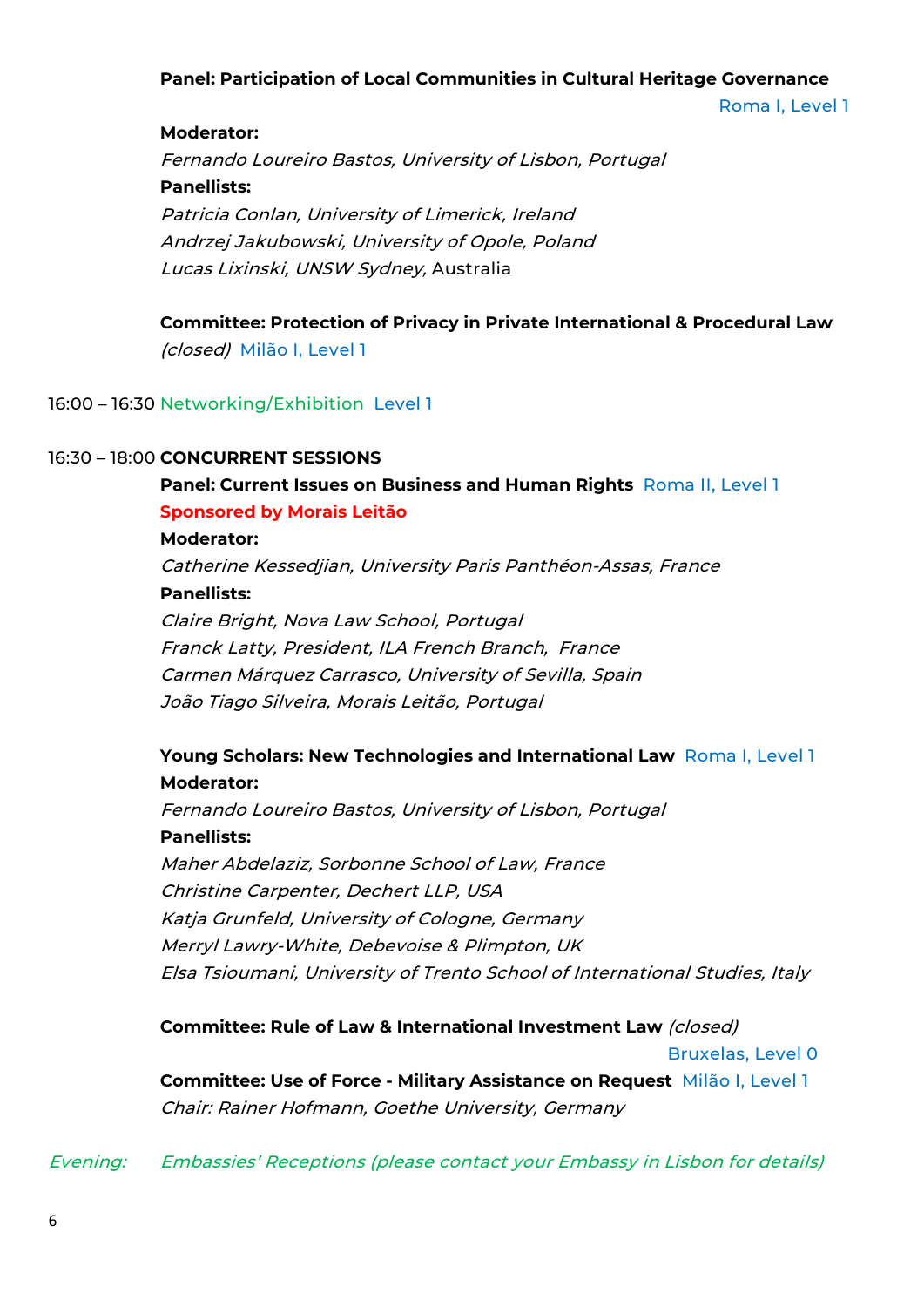## **WEDNESDAY 22 JUNE 2022**

#### 08:30 – 18:00 Registration Level 1

#### 09:30 – 11:00 **CONCURRENT SESSIONS**

**Young Scholars: Future Generations and International Law** Roma II, Level 1 **Moderator:** Fernando Loureiro Bastos, University of Lisbon **Panellists:** Rian Derrig, World Maritime University – Sasakawa Global Ocean Institute, Sweden Josua Hari, Sekolah Tinggi Hukum Bandung (STHB), Indonesia Andrea Mensi, Università Della Svizzera Italiana, Switzerland Munkhselenge Purevdorj, National University of Mongolia G. Matteo Vaccaro-Incisa, Carnelutti Law Firm, Italy

# **Young Scholars: New Technologies and International Law** Roma I, Level 1 **Moderator:**

Francisco Pereira Coutinho, NOVA School of Law, Lisbon **Panellists:** Olga Jurasz, The Open University, UK

Richard Kilpatrick, College of Charleston, USA Magdalena Lagiewska, University of Gdańsk, Poland Natalia Yeti Puspita, Atma Jaya Catholic University of Indonesia

#### **Committee: International Protection of Consumers** Bruxelas, Level 0

Chair: Nilufer Oral, International Law Commission / Director of the Centre for International Law, National University of Singapore

**Committee: Space Law** Milão I, Level 1 Chair: Andrea K. Bjorklund, McGill University, Canada

11:00 – 11:30 Networking Break/Exhibition Level 1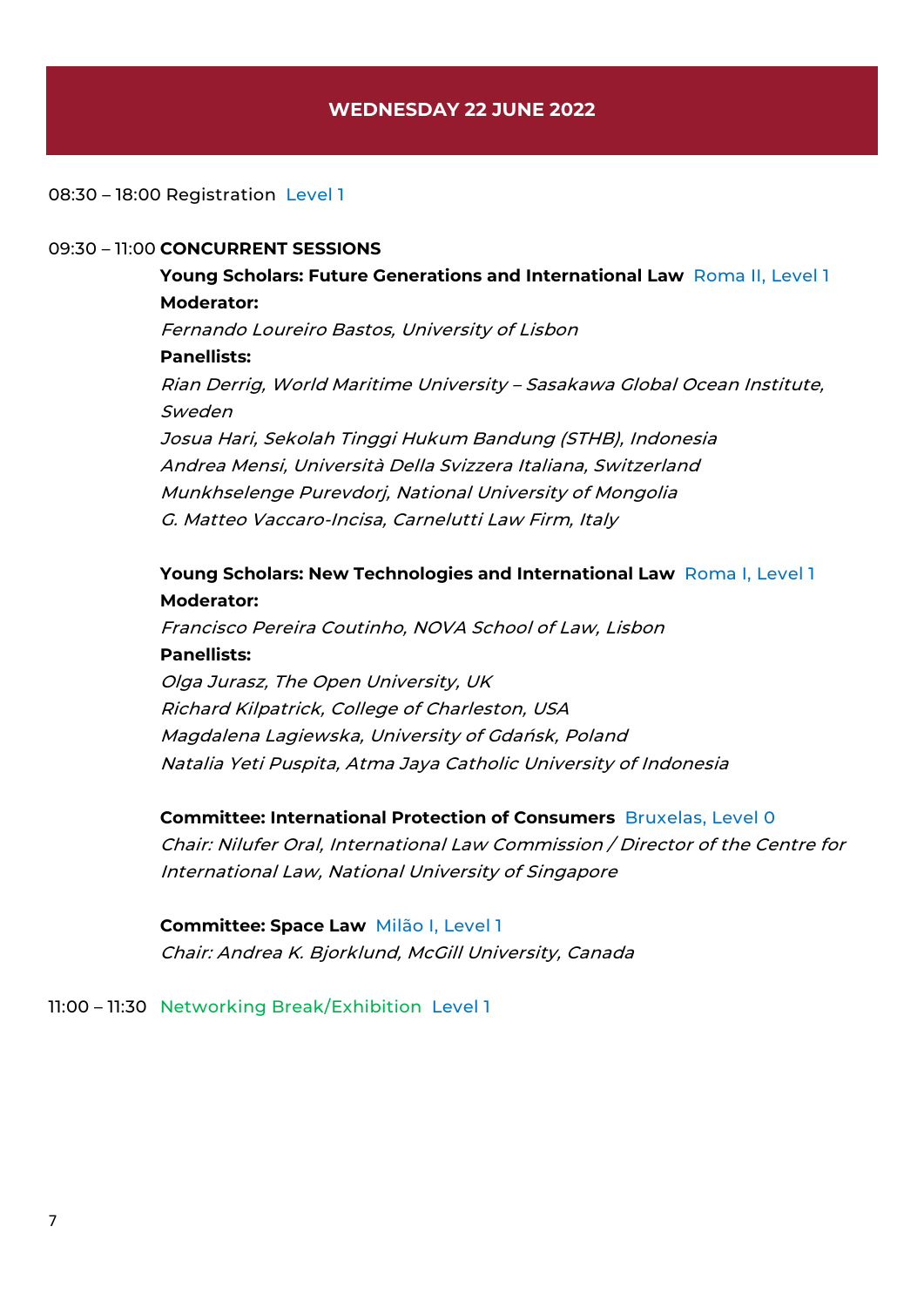### 11:30 – 13:00 **CONCURRENT SESSIONS**

# **Panel: Public Policy and Arbitral Awards** Roma II, Level 1 **Sponsored by SRS Advogados**

### **Moderator:**

Jos*é* Carlos Soares Machado, SRS Advogados, / Nova School of Law, Portugal **Panellists:**

Rita Lynce de Faria, SRS Advogados / Catholic University of Portugal Filip de Ly, Erasmus University Rotterdam, The Netherlands Andrea K. Bjorklund, McGill University, Canada

# **Young Scholars: New Technologies and International Law** Roma I, Level 1 **Moderator:**

Francisco Pereira Coutinho, NOVA School of Law, Lisbon **Panellists:** Enrico Benedetto Cossidente, Ghent-Rolin-Jaequemyns International Law Institute, Belgium Kaja Kowalczewska, University of Wroclaw, Poland Tadeja Urbas, University of Ljubljana, Slovenia Priya Urs, University of Oxford, UK

## **Committee: Participation in Global Cultural Heritage Governance**

Bruxelas, Level 0

Chair: Jie (Jeanne) Huang, Centre for Asian & Pacific Law, Sydney Law School, Australia

**Committee: Sustainable Development & the Green Economy in International Trade Law** Milão I, Level 1 Chair: Maria , National & Kapodistrian University of Athens, Greece

13:00 – 14:30 Conference Lunch (ticket price: €35) Rio de Janeiro Restaurant, Level 2

### 14:30 – 16:00 **CONCURRENT SESSIONS**

**Panel: International Perspectives on Environmental Impact Assessment**

Roma II, Level 1

#### **Moderator:**

Armando Rocha, Catholic University of Portugal **Panellists:** Marie-Claire Cordonier-Segger, University of Cambridge UK / University of Waterloo, Canada Neil Craik, University of Waterloo, Canada Alexandra Harrington, CISDL / Lancaster University, UK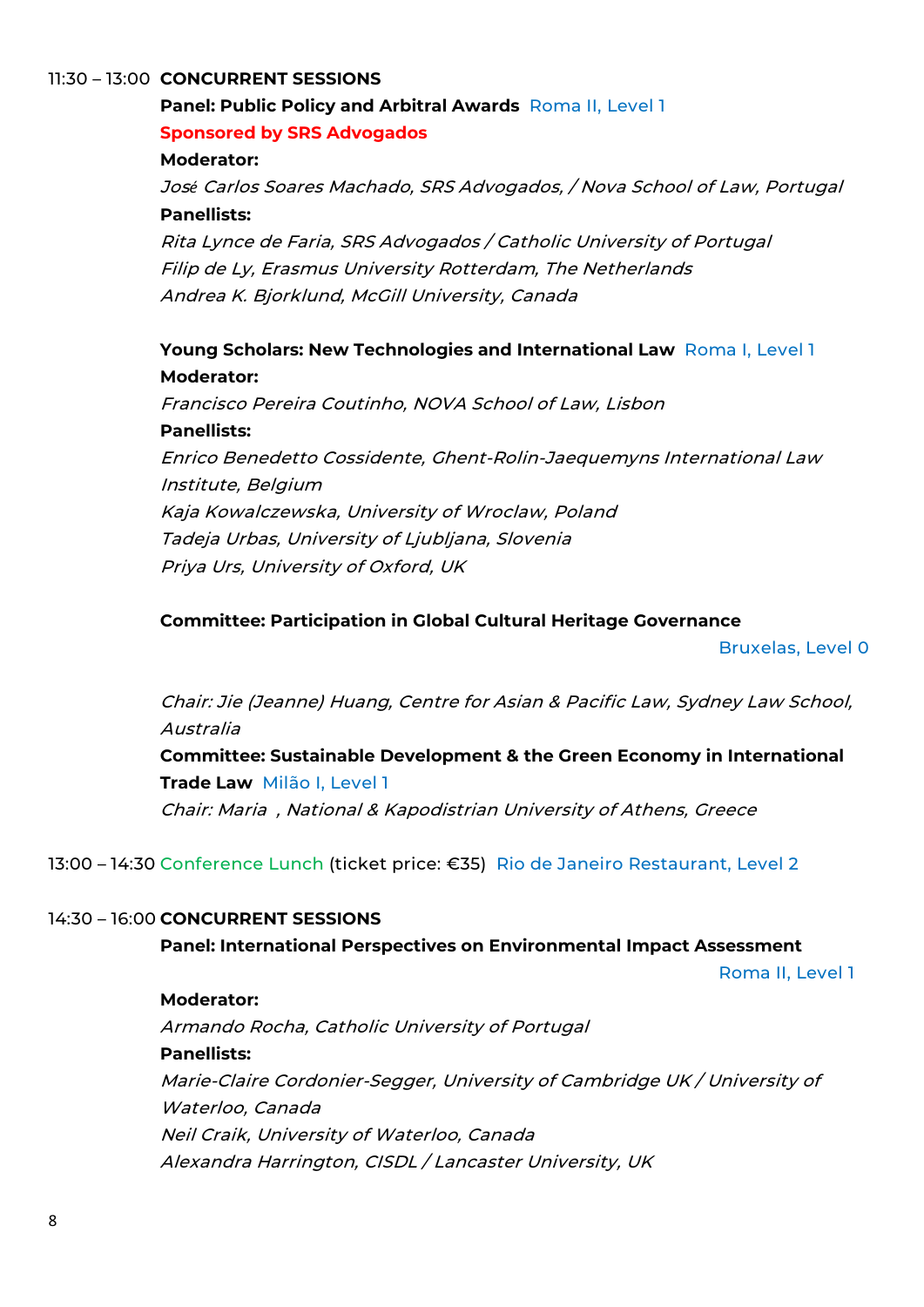**Young Scholars: The Contemporary Role of International Conventions as Sources of Private International Law** Roma I, Level 1 **Moderator:** Elsa Dias Oliveira, University of Lisbon, Portugal **Panellists:** Anil Malhotra, Malhotra & Malhotra Associates, India Ankit Malhotra, Op Jindal Global University, India John Southalan, University of Western Australia

### **Committee: Submarine Cables & Pipelines under International Law**

Bruxelas, Level 0

Chair: Joanna Gomula, Lauterpacht Centre for International Law, UK

**Study Group: Asian Practice of Domestic Implementation of International Law**  Milão I, Level 1 Chair: Judge Yuji Iwasawa, International Court of Justice, The Netherlands

### 16:00 – 16:30 Networking Break/Exhibition Level 1

#### 16:30 – 18:00 **CONCURRENT SESSIONS**

# **Panel: International Law and Current Challenges: Sea-Level Rise** Roma II, Level 1 **Moderator:**

Nilufer Oral, International Law Commission / Director of the Centre for International Law, National University of Singapore

#### **Panellists:**

Arnold Pronto, United Nations / Office of Legal Affairs, USA Clive Schofield, World Maritime University-Sasakawa Global Ocean Institute, Australia Davor Vidas, Fridtjof Nansen Institute, Norway

#### **Panel: Moot Courts as a Learning Methodology of International Law**

Roma I, Level 1

#### **Moderator:**

Francisco Pereira Coutinho, Nova School of Law, Portugal **Panellists:** João Francisco Diogo, Nova School of Law, Portugal Andrea Mensi, Università Della Svizzera Italiana, Switzerland Rui Tavares Lanceiro, Lisbon Law School, Portugal

**International Law & the SDGs** Bruxelas, Level 0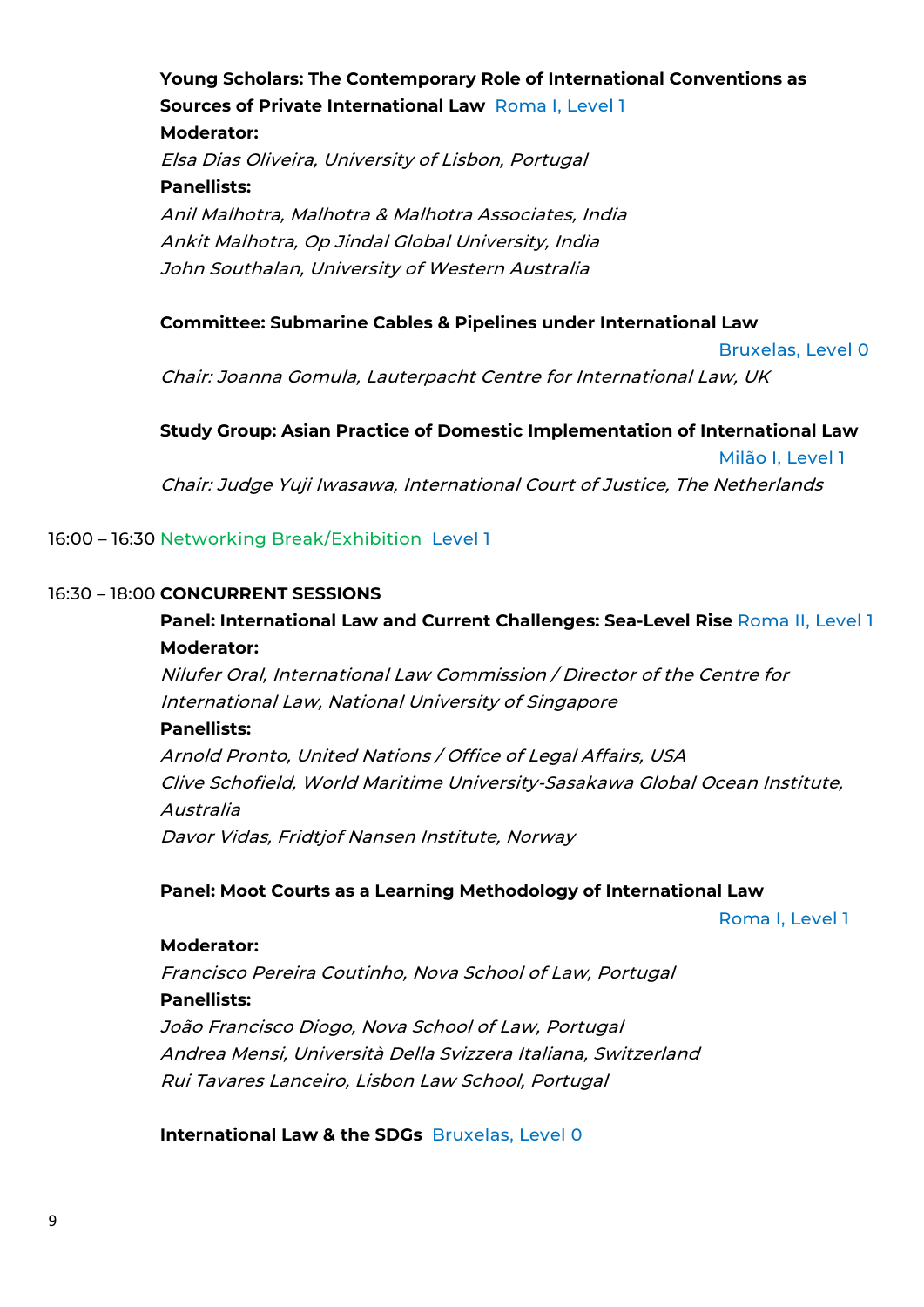**Committee: International Commercial Arbitration** Milão I, Level 1 Chair: Catherine Kessedjian, University Paris Panthéon-Assas, France

**19:00 Young Scholars and Practitioners Get Together** Cinemateca, Rue Barata Salgueiro 39 (2 mins walk from the Altis Grand)

Evening: Free

# **THURSDAY 23 JUNE 2022**

08:30 – 17:00 Registration Level 1

### 09:30 – 11:00 **CONCURRENT SESSIONS**

**Panel: Biodiversity in Areas Beyond National Jurisdiction** Roma II, Level 1 **Moderator:** Fernando Loureiro Bastos, University of Lisbon, Portugal **Panellists:** Mateus Kowalski, Autonomous University of Lisbon, Portugal Ronán Long, Director, World Maritime University-Sasakawa Global Ocean Institute, Ireland Nilufer Oral, International Law Commission / Director of the Centre for International Law, National University of Singapore

### **Panel: Protecting Community Interests through International Law**

Roma I, Level 1

# **Moderator:**

Terry Gill, ACIL / University of Amsterdam, The Netherlands **Panellists:** Andreas Føllesdal, University of Oslo, Norway Lucas Lixinski, UNSW Sydney, Australia Sarah Nouwen, European University Institute, Italy

**Committee: International Securities Regulation** Bruxelas, Level 0 Chair: Rainer Hofmann, Goethe University, Germany

**Committee: International Monetary Law** Milão I, Level 1 Chair: Christopher Ward, St James Hall Chambers, Australia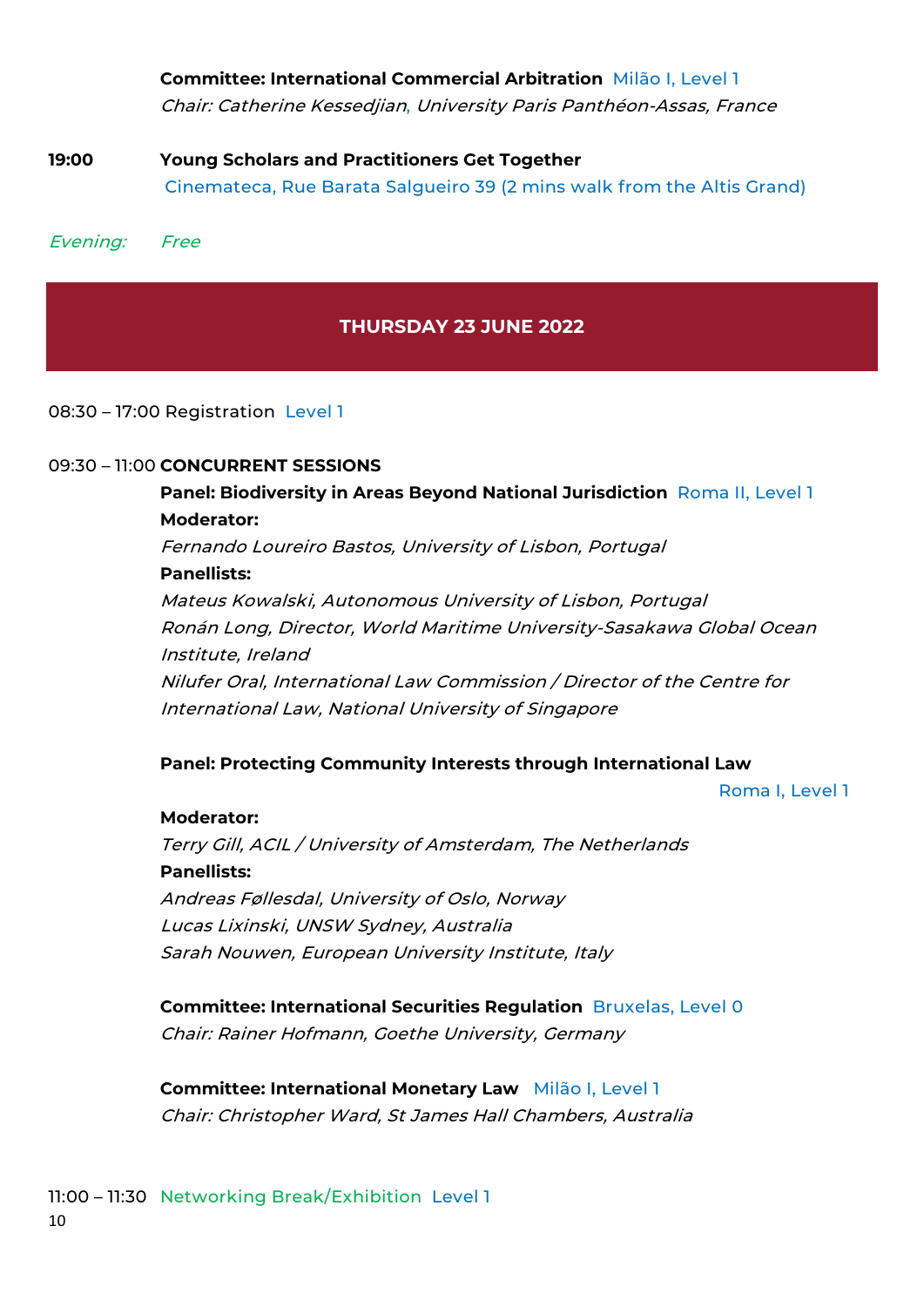### 11:30 – 13:00 **CONCURRENT SESSIONS**

**Panel: Oceans as a Common Good** Roma II, Level 1 **Moderator:** Armando Rocha, Catholic University of Portugal **Panellists:** Vasco Becker-Weinberg, CEAD Francisco Súarez, Portugal Alan Boyle, Essex Court Chambers, UK

# **Panel - International Trade, Investment and Climate Law** Roma I, Level 1 **Co-Moderators:**

Markus Gehring, Centre for International Sustainable Development Law (CISDL) / University of Cambridge, UK Damilola Olawuyi, Hamad Bin Khalifa University (HBKU), Qatar **Panellists:** Marie-Claire Cordonier-Segger, University of Cambridge, UK / University of Waterloo, Canada Yuka Fukunaga, Waseda University, Japan Gregory Messenger, University of Bristol Law School, UK Andreas Ziegler, University of Lausanne, Switzerland

### **Committees' Joint Session: Impact of Covid on Banking Regulations**

Bruxelas, Level 0

Chair: Steven S. Sengayen, Steven & Associates, Mauritius

**Committee: Complementarity in International Criminal Law** Milão I, Level 1 Chair: Willem van Genugten, Tilburg University, The Netherlands

13:00 – 14:30 Conference Lunch (ticket price: €35) Rio de Janeiro Restaurant, Level 2

### 14:30 – 16:00 **CONCURRENT SESSIONS**

**Panel: International Law, Climate Change and the UN Sustainable Development Goals** Roma II, Level 1

#### **Co-Moderators:**

Marie-Claire Cordonier-Segger, University of Cambridge, UK / University of Waterloo, Canada

### **Panellists:**

Markus Gehring, Centre for International Sustainable Development Law (CISDL) / University of Cambridge, UK Alexandra Harrington, CISDL / University of Lancaster, UK Konstantia Koutouki, CISDL / University of Montreal, Canada Damilola Olawuyi, Hamad Bin Khalifa University (HBKU), Qatar